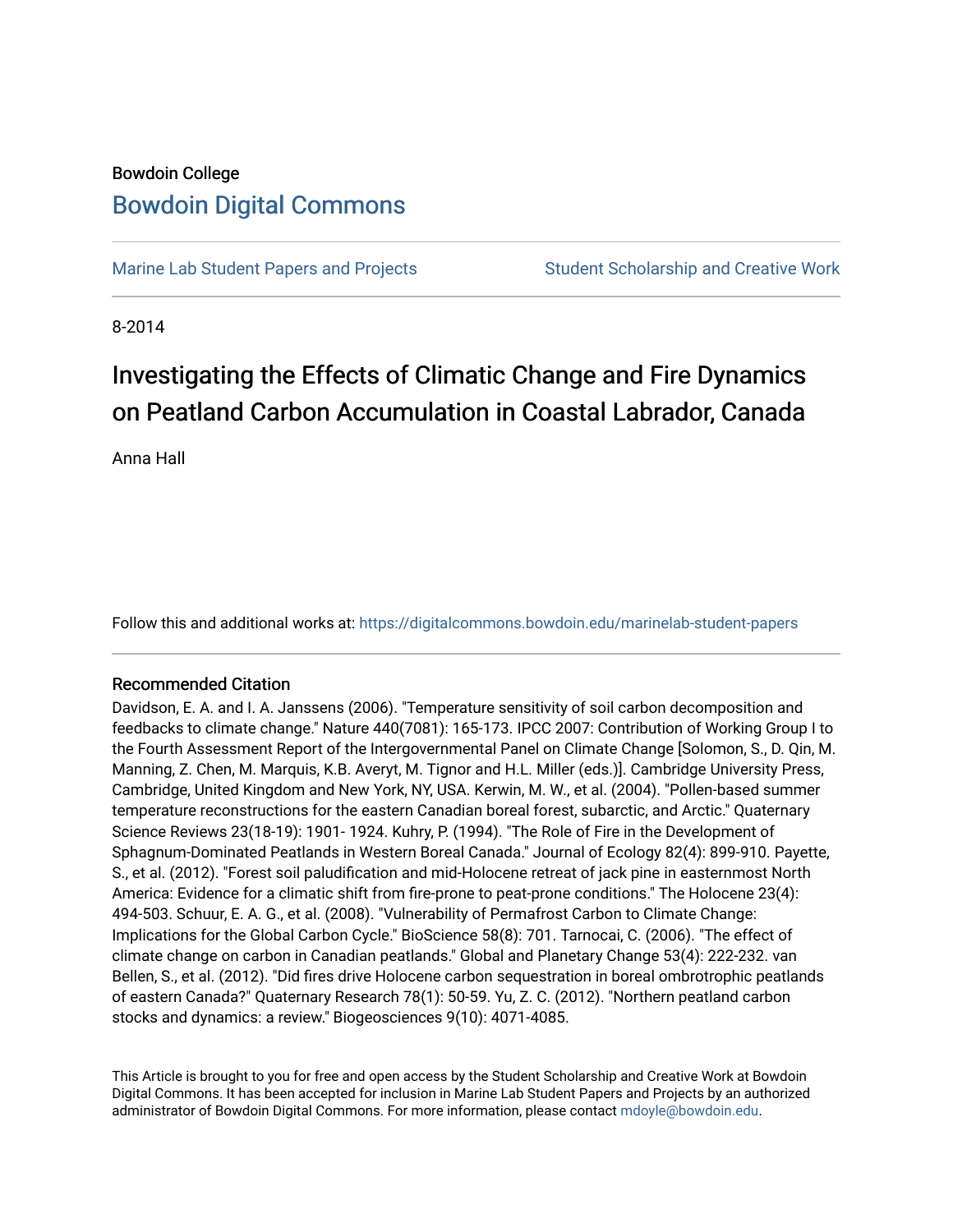# **Investigating the Effects of Climatic Change and Fire Dynamics on Peatland Carbon Accumulation in Coastal Labrador, Canada**

### **Anna Hall, class of 2015**

High-latitude peatlands store a large stock of carbon in accumulated belowground biomass, estimated at 500  $\pm$  100 Gt C (Yu 2012). For comparison, the atmospheric C pool is estimated at about 775 Gt (IPCC 2007) making the peatland carbon pool a potentially significant player in the global carbon cycle. Peatland carbon storage is controlled by a balance between plant productivity and decomposition, with plant matter produced during the summer months accumulating from year to year rather than fully decomposing. Peatlands are sensitive to changes in climatic regime and have the potential to shift from a net sink of atmospheric C to a net source of C with future disturbance by climate warming (Yu 2012).

There are two major predictions as to how climate change could affect peatland C accumulation. Warmer temperatures could cause faster decomposition of plant biomass and lead to C release to the atmosphere and a positive feedback effect on climate change (Schuur et al. 2008). If this is the case, current warming trends suggest that peatlands could release up to 100 Gt C to the atmosphere by the year 2100 (Davidson and Janssens 2006). Alternatively, warmer summer temperatures and a longer growing season could lead to faster peat production and therefore  $CO<sub>2</sub>$  drawdown from the atmosphere, somewhat mitigating the effects of climate change (Schuur et al. 2008). A detailed study of past C accumulation rates over a known historical warm period gives insight into how peatlands may respond to future climate warming.

This project focuses on C accumulation in peatlands in Labrador, Canada, over the past 8,000 years. Because Canadian peatlands store approximately 150 Gt C, approximately 1/3 of the global peatland carbon pool, it is important to understand how the dynamics of these peatlands could be affected by present and future climate warming (Tarnocai 2006). However, the majority of research has focused on central Canada, leaving significant knowledge gaps surrounding coastal Eastern Canada (vanBellen et al. 2012). Particular emphasis in this study was given to the Holocene Thermal Maximum (HTM) which occurred from 4-6 thousand years ago in Labrador, when summer temperatures were  $0.5 - 1$  °C warmer than at present (Kerwin et al. 2004). This study also attempts to determine the effect of fires on rates of C storage in these peatlands. Lightning-ignited peat fires have the potential to consume stored biomass and release significant  $CO<sub>2</sub>$  to the atmosphere (Tarnocai 2006).

Six peat cores (out of a total of 14 collected in Labrador in 2013) were used for this study. Throughout the following year, calibrated radiocarbon dates, bulk density, and percent carbon were used to calculate carbon accumulation rates. This summer, areal charcoal concentration (a measure of macroscopic charcoal used as a proxy for fire severity) was used to determine the influence of fires in this region.

From 8,000 years ago to the present, rates of C accumulation averaged  $23.1 \pm 6.7$  gC m<sup>-2</sup> yr<sup>-1</sup>. Accumulation rates were highest during the HTM, averaging 29.6  $\pm$  2.4 g C m<sup>-2</sup> yr<sup>-1</sup>. Samples containing macroscopic charcoal had an average concentration of  $0.62 \text{ mm}^2 \text{ cm}^3$  with a maximum concentration found of  $3.51$  mm<sup>2</sup> cm<sup>-3</sup>. These consistently low charcoal concentrations indicate that fire was neither common nor severe in Labrador peatlands. While Kuhry (1994) and Payette et al. (2012) found that fires in Canada occurred twice as frequently during the HTM than at present, no trends in fire severity were found in these cores, and there was no evidence that fires had a significant influence on C accumulation. Therefore, the C accumulation trend we see in Labrador is not controlled by fire and is likely either a direct result of temperature variation or of vegetational and hydrological shifts caused by changes in climate. This work supports a growing body of evidence from high latitude peatlands suggesting that future warming conditions could lead to increased soil C sequestration.

## **Faculty Mentor: Phil Camill Funded by the Freedman Coastal Studies Fellowship**